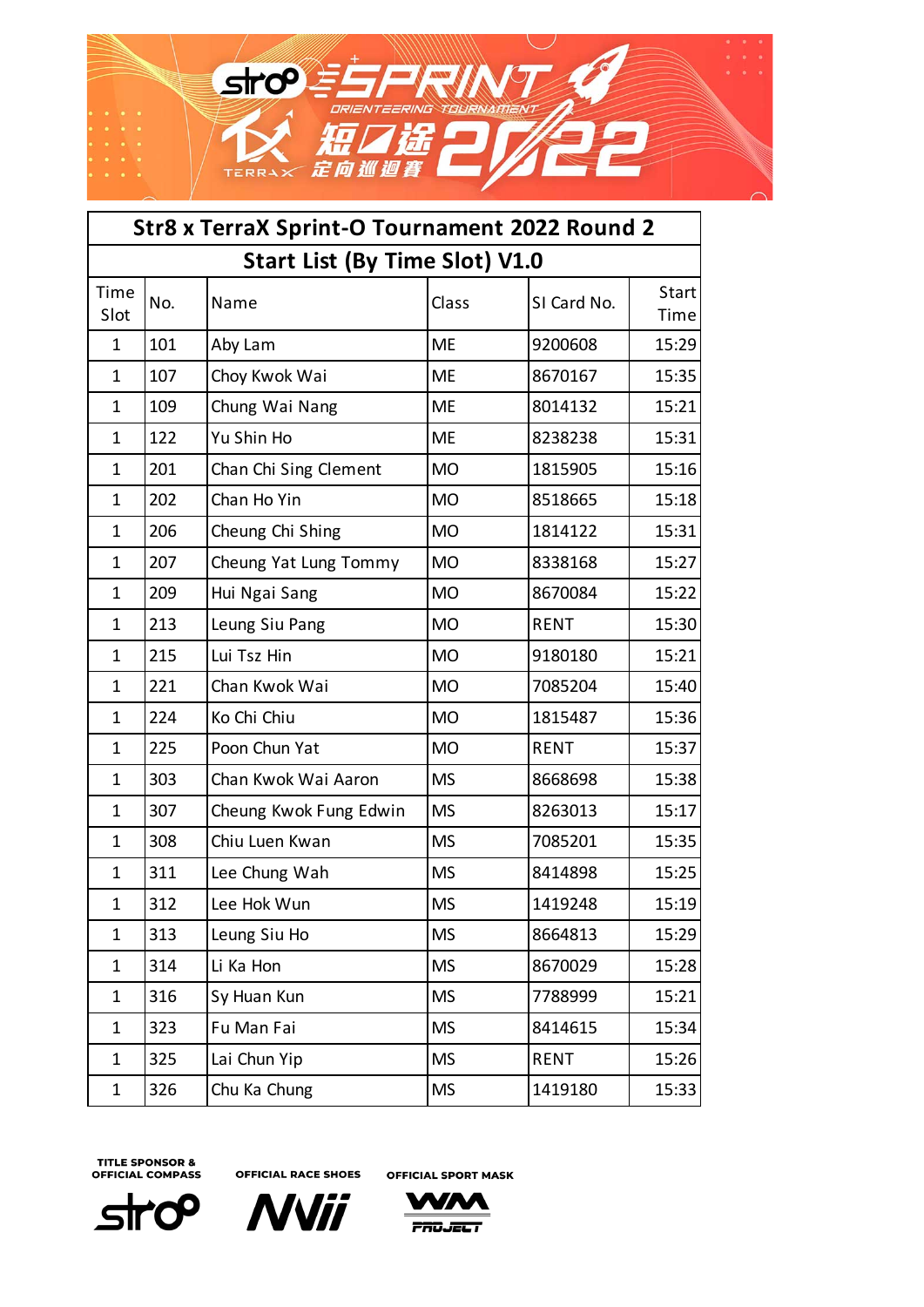

| Str8 x TerraX Sprint-O Tournament 2022 Round 2 |                                       |                       |           |             |               |  |  |  |
|------------------------------------------------|---------------------------------------|-----------------------|-----------|-------------|---------------|--|--|--|
|                                                | <b>Start List (By Time Slot) V1.0</b> |                       |           |             |               |  |  |  |
| Time<br>Slot                                   | No.                                   | Name                  | Class     | SI Card No. | Start<br>Time |  |  |  |
| $\mathbf{1}$                                   | 514                                   | Lai Dun Bok           | <b>MB</b> | <b>RENT</b> | 15:30         |  |  |  |
| $\mathbf{1}$                                   | 520                                   | Lo Man Hay            | <b>MB</b> | 8670048     | 15:22         |  |  |  |
| $\mathbf{1}$                                   | 525                                   | <b>Tsang Suen Hoi</b> | <b>MB</b> | <b>RENT</b> | 15:26         |  |  |  |
| $\mathbf{1}$                                   | 527                                   | Xie Linghao Harry     | <b>MB</b> | 8670146     | 15:28         |  |  |  |
| $\mathbf{1}$                                   | 530                                   | Wong Sze Yeuk         | MB        | 8670147     | 15:17         |  |  |  |
| $\mathbf{1}$                                   | 532                                   | Ng Ching Kiu          | <b>MB</b> | <b>RENT</b> | 15:23         |  |  |  |
| $\mathbf{1}$                                   | 612                                   | Ng Yat Hei            | <b>MC</b> | 8670129     | 15:15         |  |  |  |
| $\mathbf{1}$                                   | 621                                   | Cheung Chung Kiu      | <b>MC</b> | <b>RENT</b> | 15:33         |  |  |  |
| $\mathbf{1}$                                   | 622                                   | Lai Dun Yi            | <b>MC</b> | <b>RENT</b> | 15:29         |  |  |  |
| $\mathbf{1}$                                   | 705                                   | Chui Lai Kuen Candy   | <b>WE</b> | 8168168     | 15:27         |  |  |  |
| $\mathbf{1}$                                   | 706                                   | Fung Kit Ling         | <b>WE</b> | 1814047     | 15:23         |  |  |  |
| $\mathbf{1}$                                   | 708                                   | Iris Lui              | WE        | 8667730     | 15:19         |  |  |  |
| $\mathbf{1}$                                   | 711                                   | Tang Pui Yi           | <b>WE</b> | 8670181     | 15:37         |  |  |  |
| $\mathbf{1}$                                   | 712                                   | Tse Lui               | <b>WE</b> | 9408527     | 15:17         |  |  |  |
| $\mathbf{1}$                                   | 714                                   | <b>Yiu Yiu</b>        | WE        | 8667710     | 15:25         |  |  |  |
| $\mathbf{1}$                                   | 716                                   | Ng Wing Si            | <b>WE</b> | 8079625     | 15:15         |  |  |  |
| $\mathbf{1}$                                   | 717                                   | Chiu Konie            | <b>WE</b> | 8003932     | 15:33         |  |  |  |
| $\mathbf 1$                                    | 801                                   | Charmaine Kwan        | <b>WO</b> | 8657455     | 15:20         |  |  |  |
| $\mathbf{1}$                                   | 811                                   | Wan Yuen Ting         | <b>WO</b> | 8667727     | 15:15         |  |  |  |
| $\mathbf{1}$                                   | 815                                   | Yuen Yin Ling         | <b>WO</b> | <b>RENT</b> | 15:24         |  |  |  |
| $\mathbf{1}$                                   | 818                                   | Yuen Sze Man          | <b>WO</b> | <b>RENT</b> | 15:32         |  |  |  |
| $\mathbf{1}$                                   | 904                                   | Chan Yin Wan          | <b>WS</b> | 8670198     | 15:34         |  |  |  |
| $\mathbf{1}$                                   | 907                                   | Leung Yee May         | <b>WS</b> | 7085202     | 15:27         |  |  |  |
| $\mathbf{1}$                                   | 908                                   | Tsui Ying Shan        | <b>WS</b> | 8668692     | 15:31         |  |  |  |
| 1                                              | 1001                                  | Jerika Kong           | WA        | 8298988     | 15:24         |  |  |  |





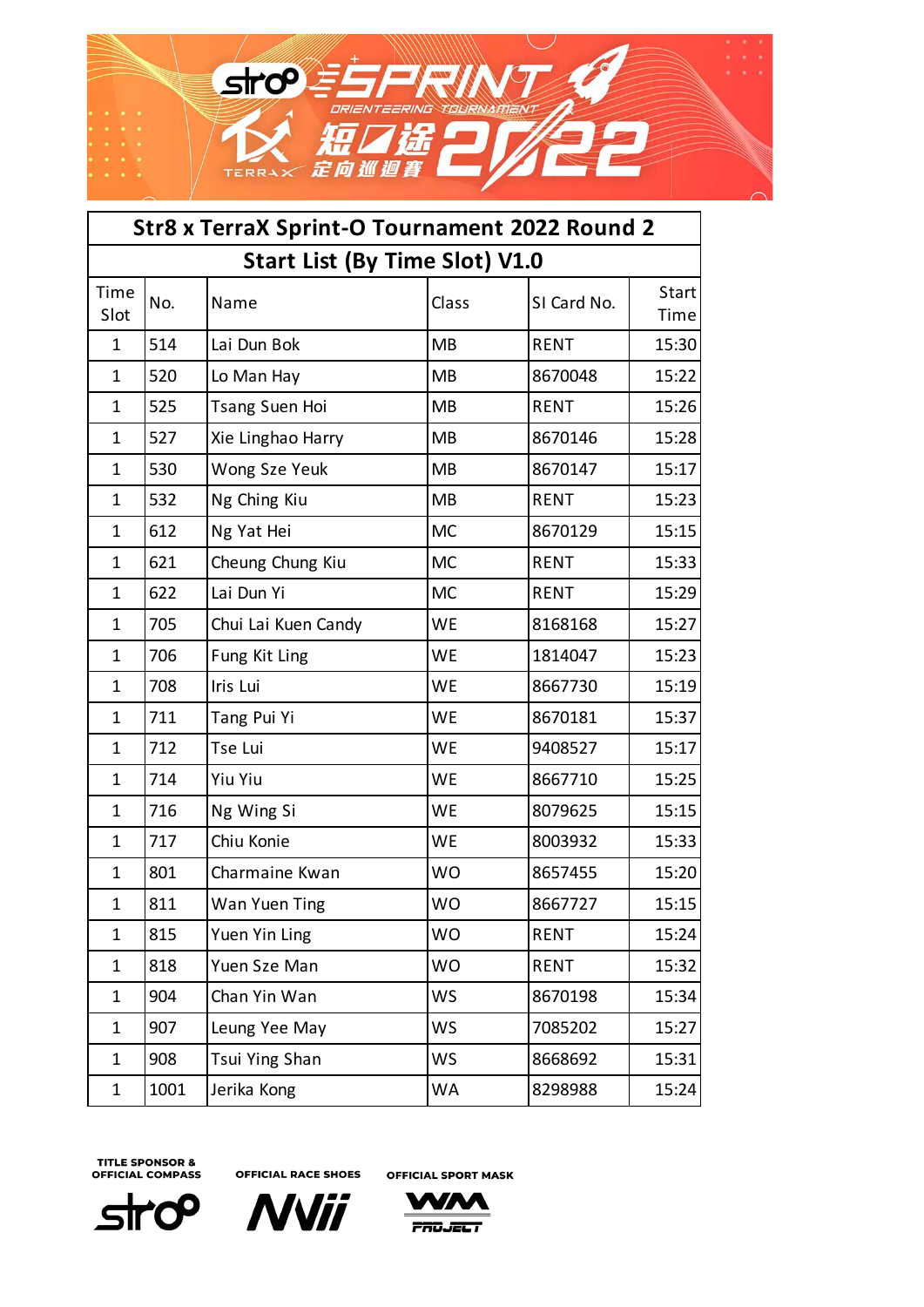

| Str8 x TerraX Sprint-O Tournament 2022 Round 2 |                                       |                                            |                |             |                            |  |  |  |
|------------------------------------------------|---------------------------------------|--------------------------------------------|----------------|-------------|----------------------------|--|--|--|
|                                                | <b>Start List (By Time Slot) V1.0</b> |                                            |                |             |                            |  |  |  |
| Time<br>Slot                                   | No.                                   | Name                                       | Class          | SI Card No. | Start <sup> </sup><br>Time |  |  |  |
| $\mathbf{1}$                                   | 1105                                  | Lee Tsz Yau                                | <b>WB</b>      | 2140199     | 15:21                      |  |  |  |
| 1                                              | 1106                                  | Lin Hong Yui                               | <b>WB</b>      | 8518666     | 15:16                      |  |  |  |
| 1                                              | 1201                                  | Agnes Sy                                   | <b>WC</b>      | 8334433     | 15:18                      |  |  |  |
| 1                                              | 1206                                  | Tam Meryl                                  | <b>WC</b>      | 8670177     | 15:16                      |  |  |  |
| 1                                              | 1209                                  | Wong Yung Jim                              | <b>WC</b>      | <b>RENT</b> | 15:25                      |  |  |  |
| 1                                              | 1303                                  | Lau Shan Shan Lisa<br>Fan Cheuk Yan Cheryl | <b>CATI</b>    | <b>RENT</b> | 15:39                      |  |  |  |
| $\mathbf{1}$                                   | 1404                                  | Selina Chen<br>Peter Cheng<br>Yu Cheng     | <b>FAMILY</b>  | <b>RENT</b> | 15:35                      |  |  |  |
| 1                                              | 1407                                  | Chan Pak Lam Warren<br>Chan King Chung     | <b>FAMILY</b>  | <b>RENT</b> | 15:32                      |  |  |  |
| 1                                              | 1602                                  | Ng Pak Ying<br>Ng Pak Lam                  | <b>TEENDUO</b> | 500270      | 15:19                      |  |  |  |
|                                                |                                       |                                            |                |             |                            |  |  |  |
| 2                                              | 103                                   | Chan Chun Hei                              | <b>ME</b>      | 8664820     | 15:56                      |  |  |  |
| $\overline{2}$                                 | 104                                   | Chan Pui Yin Dave                          | <b>ME</b>      | 8670150     | 16:06                      |  |  |  |
| $\overline{2}$                                 | 105                                   | Cheong Kung Pan                            | <b>ME</b>      | 1815902     | 15:52                      |  |  |  |
| $\overline{2}$                                 | 108                                   | Chu Hing Shing                             | <b>ME</b>      | 1815777     | 16:12                      |  |  |  |
| $\overline{2}$                                 | 112                                   | Hong Tam                                   | <b>ME</b>      | 8667726     | 16:00                      |  |  |  |
| 2                                              | 113                                   | Jeremy Leung                               | <b>ME</b>      | 8516545     | 15:58                      |  |  |  |
| $\overline{2}$                                 | 120                                   | Wong Cheuk Wang                            | <b>ME</b>      | 8664819     | 16:10                      |  |  |  |
| $\overline{2}$                                 | 123                                   | Yu Tsz Wai                                 | <b>ME</b>      | 8199246     | 15:50                      |  |  |  |
| $\overline{2}$                                 | 124                                   | Lee Ming Chak                              | <b>ME</b>      | 8016755     | 16:16                      |  |  |  |
| $\overline{2}$                                 | 208                                   | Hong Xiang                                 | <b>MO</b>      | 1423143     | 16:06                      |  |  |  |
| $\overline{2}$                                 | 211                                   | Lee Chung Ming                             | <b>MO</b>      | 8670113     | 15:52                      |  |  |  |
| $\overline{2}$                                 | 212                                   | Lee Hong Pui                               | <b>MO</b>      | 1815330     | 15:53                      |  |  |  |

**OFFICIAL RACE SHOES** 

0۲ **Str** 





**PROJECT**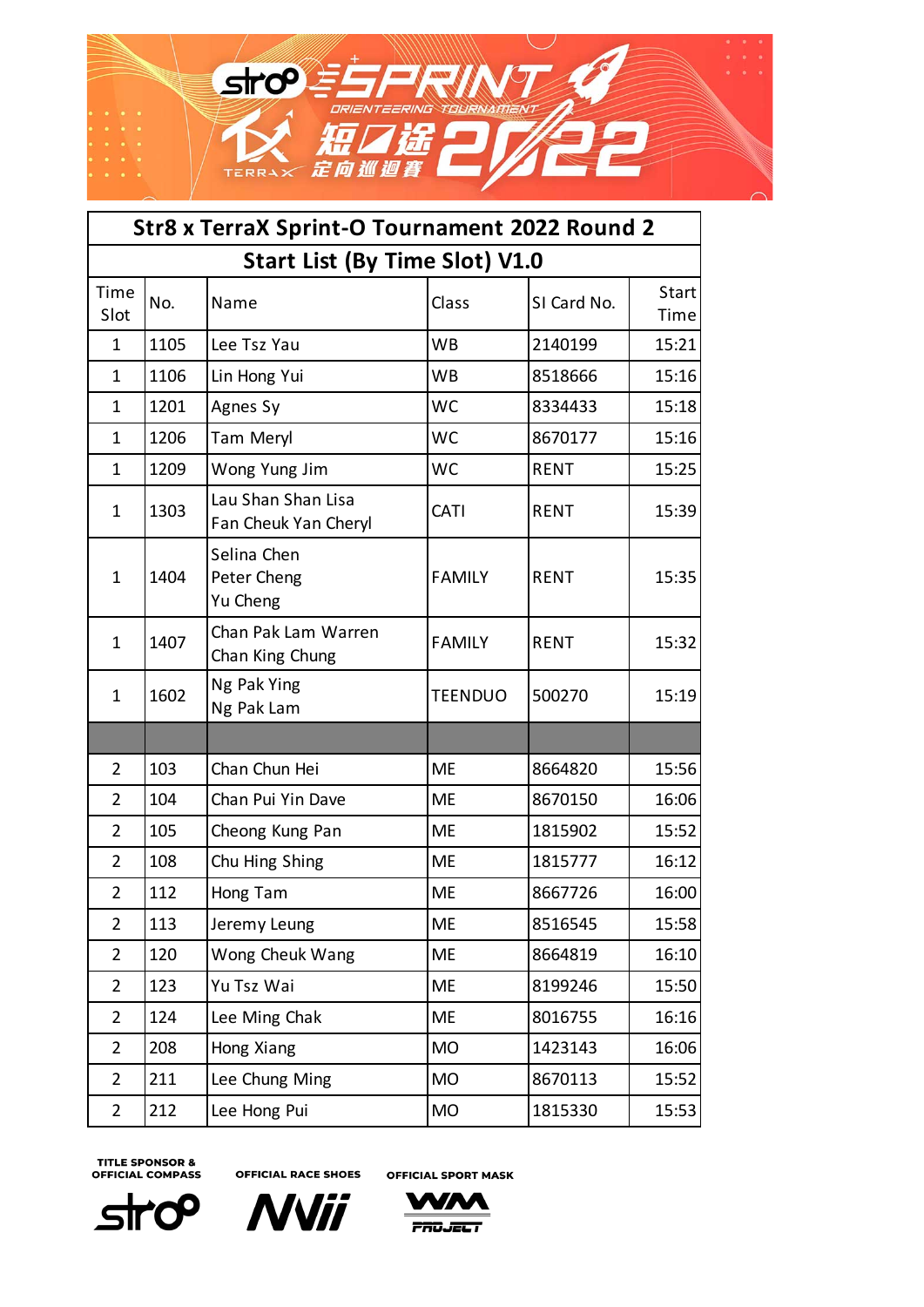

| Str8 x TerraX Sprint-O Tournament 2022 Round 2 |                                       |                       |           |             |               |  |  |  |
|------------------------------------------------|---------------------------------------|-----------------------|-----------|-------------|---------------|--|--|--|
|                                                | <b>Start List (By Time Slot) V1.0</b> |                       |           |             |               |  |  |  |
| Time<br>Slot                                   | No.                                   | Name                  | Class     | SI Card No. | Start<br>Time |  |  |  |
| $\overline{2}$                                 | 217                                   | Tam Chi Ho            | <b>MO</b> | 8667698     | 16:00         |  |  |  |
| $\overline{2}$                                 | 219                                   | Yuen Wan Ho           | <b>MO</b> | 8141283     | 15:51         |  |  |  |
| $\overline{2}$                                 | 223                                   | Fung Chun Pan         | <b>MO</b> | 8667682     | 16:01         |  |  |  |
| $\overline{2}$                                 | 226                                   | Thomas Cheng          | <b>MO</b> | 1815151     | 15:55         |  |  |  |
| $\overline{2}$                                 | 227                                   | Chan Chun Hang        | <b>MO</b> | 8016762     | 16:09         |  |  |  |
| $\overline{2}$                                 | 302                                   | Chan King Chung       | <b>MS</b> | 8668705     | 15:58         |  |  |  |
| $\overline{2}$                                 | 315                                   | Liang Chi Hang        | <b>MS</b> | 8161918     | 16:05         |  |  |  |
| $\overline{2}$                                 | 319                                   | Wong Wai Ngai Eric    | <b>MS</b> | 8664822     | 15:56         |  |  |  |
| $\overline{2}$                                 | 322                                   | Ambrose Lam           | <b>MS</b> | 1423077     | 16:02         |  |  |  |
| $\overline{2}$                                 | 324                                   | Hung Fan Tai          | <b>MS</b> | 8102925     | 16:08         |  |  |  |
| $\overline{2}$                                 | 327                                   | Chan Ping Kin         | <b>MS</b> | 8085398     | 16:13         |  |  |  |
| $\overline{2}$                                 | 405                                   | Chan Yu Chun          | MA        | 8670195     | 15:55         |  |  |  |
| $\overline{2}$                                 | 407                                   | Ho Chun Yuen          | MA        | 8415024     | 16:04         |  |  |  |
| $\overline{2}$                                 | 421                                   | Lee Sze Lut Nazirite  | MA        | 8664834     | 15:57         |  |  |  |
| $\overline{2}$                                 | 424                                   | Lau Lai Pan Andrew    | MA        | <b>RENT</b> | 16:06         |  |  |  |
| $\overline{2}$                                 | 501                                   | Aiden Lui             | <b>MB</b> | 9688888     | 16:05         |  |  |  |
| $\overline{2}$                                 | 506                                   | Cheung Ho Lam Marcus  | MB        | 8302613     | 16:00         |  |  |  |
| $\overline{2}$                                 | 509                                   | Ho Pak Kiu            | <b>MB</b> | <b>RENT</b> | 15:59         |  |  |  |
| $\overline{2}$                                 | 510                                   | Hong Haocheng         | MB        | 1423123     | 15:52         |  |  |  |
| $\overline{2}$                                 | 511                                   | Ku Kin Hay Hendrick   | MB        | <b>RENT</b> | 15:56         |  |  |  |
| $\overline{2}$                                 | 519                                   | Leung Ngo Fung        | MB        | 8117094     | 15:53         |  |  |  |
| $\overline{2}$                                 | 521                                   | Lui Bok               | MB        | 1450511     | 16:02         |  |  |  |
| $\overline{2}$                                 | 533                                   | Lo Hui Yin            | MB        | <b>RENT</b> | 16:07         |  |  |  |
| $\overline{2}$                                 | 601                                   | Adrian Lui            | <b>MC</b> | 1814182     | 15:50         |  |  |  |
| $\overline{2}$                                 | 605                                   | Cheung Tin Yan Nathan | <b>MC</b> | 8132630     | 16:05         |  |  |  |





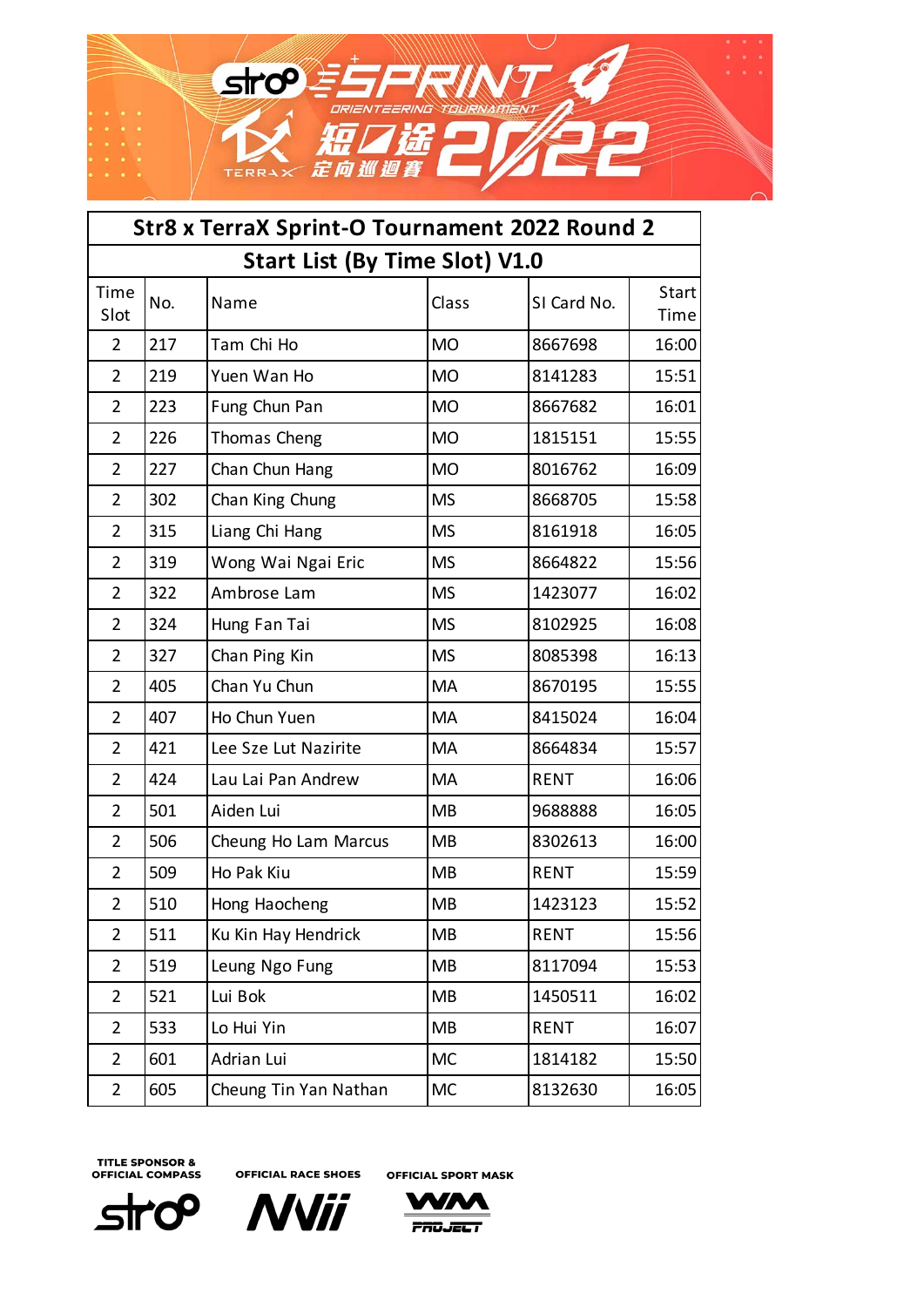

| Str8 x TerraX Sprint-O Tournament 2022 Round 2 |                                       |                       |           |             |               |  |  |  |
|------------------------------------------------|---------------------------------------|-----------------------|-----------|-------------|---------------|--|--|--|
|                                                | <b>Start List (By Time Slot) V1.0</b> |                       |           |             |               |  |  |  |
| Time<br>Slot                                   | No.                                   | Name                  | Class     | SI Card No. | Start<br>Time |  |  |  |
| $\overline{2}$                                 | 606                                   | Ho Pak Yu             | <b>MC</b> | <b>RENT</b> | 16:02         |  |  |  |
| $\overline{2}$                                 | 608                                   | Lee Chun Kit          | <b>MC</b> | <b>RENT</b> | 16:09         |  |  |  |
| $\overline{2}$                                 | 611                                   | Ng Silas              | <b>MC</b> | <b>RENT</b> | 16:01         |  |  |  |
| $\overline{2}$                                 | 617                                   | Wong Sai Cheung       | <b>MC</b> | 8670076     | 16:03         |  |  |  |
| $\overline{2}$                                 | 618                                   | Yang Oscar Wang Ching | <b>MC</b> | <b>RENT</b> | 16:11         |  |  |  |
| $\overline{2}$                                 | 619                                   | Yip Muk Chun Woody    | <b>MC</b> | <b>RENT</b> | 16:04         |  |  |  |
| $\overline{2}$                                 | 702                                   | Chan Pui Fung         | WE        | 8668720     | 16:02         |  |  |  |
| $\overline{2}$                                 | 703                                   | Cheung Bo Ling        | <b>WE</b> | 1815956     | 16:14         |  |  |  |
| $\overline{2}$                                 | 709                                   | Liu Ka Man            | WE        | 8515191     | 15:54         |  |  |  |
| $\overline{2}$                                 | 710                                   | Mok Wai Yee           | WE        | 1814580     | 16:04         |  |  |  |
| $\overline{2}$                                 | 715                                   | Lee Wing Sze Vivian   | <b>WE</b> | 8016767     | 16:08         |  |  |  |
| $\overline{2}$                                 | 805                                   | Ho Sau Man Priscilla  | <b>WO</b> | 1914001     | 16:09         |  |  |  |
| $\overline{2}$                                 | 807                                   | Kan Ming Pui          | <b>WO</b> | 1815830     | 16:10         |  |  |  |
| $\overline{2}$                                 | 809                                   | Luk Lai Lai Rene      | <b>WO</b> | 8670118     | 15:59         |  |  |  |
| $\overline{2}$                                 | 810                                   | Shirley Leung Ka Lai  | <b>WO</b> | 8668716     | 16:07         |  |  |  |
| $\overline{2}$                                 | 812                                   | Wiwin Leung           | <b>WO</b> | 8670040     | 15:54         |  |  |  |
| $\overline{2}$                                 | 817                                   | Wong Sze Ha Elyse     | <b>WO</b> | 8117083     | 16:03         |  |  |  |
| $\overline{2}$                                 | 909                                   | Wong Yuk Ching Lam    | <b>WS</b> | 972722      | 16:01         |  |  |  |
| $\overline{2}$                                 | 910                                   | Wong Yuk Hing         | <b>WS</b> | 7203752     | 15:54         |  |  |  |
| $\overline{2}$                                 | 1003                                  | Wong Yee Yan          | <b>WA</b> | 1815772     | 15:51         |  |  |  |
| $\overline{2}$                                 | 1004                                  | Wong Yik Fei          | <b>WA</b> | 8667697     | 15:55         |  |  |  |
| $\overline{2}$                                 | 1101                                  | Chan Felicia Johanne  | <b>WB</b> | <b>RENT</b> | 15:58         |  |  |  |
| $\overline{2}$                                 | 1102                                  | Choy Hiu Nam          | <b>WB</b> | 8670122     | 15:57         |  |  |  |
| $\overline{2}$                                 | 1103                                  | Lam Giselle Cheuk See | <b>WB</b> | 8670091     | 16:03         |  |  |  |
| $\overline{2}$                                 | 1203                                  | Cheng Yue Yin         | WC        | <b>RENT</b> | 16:10         |  |  |  |





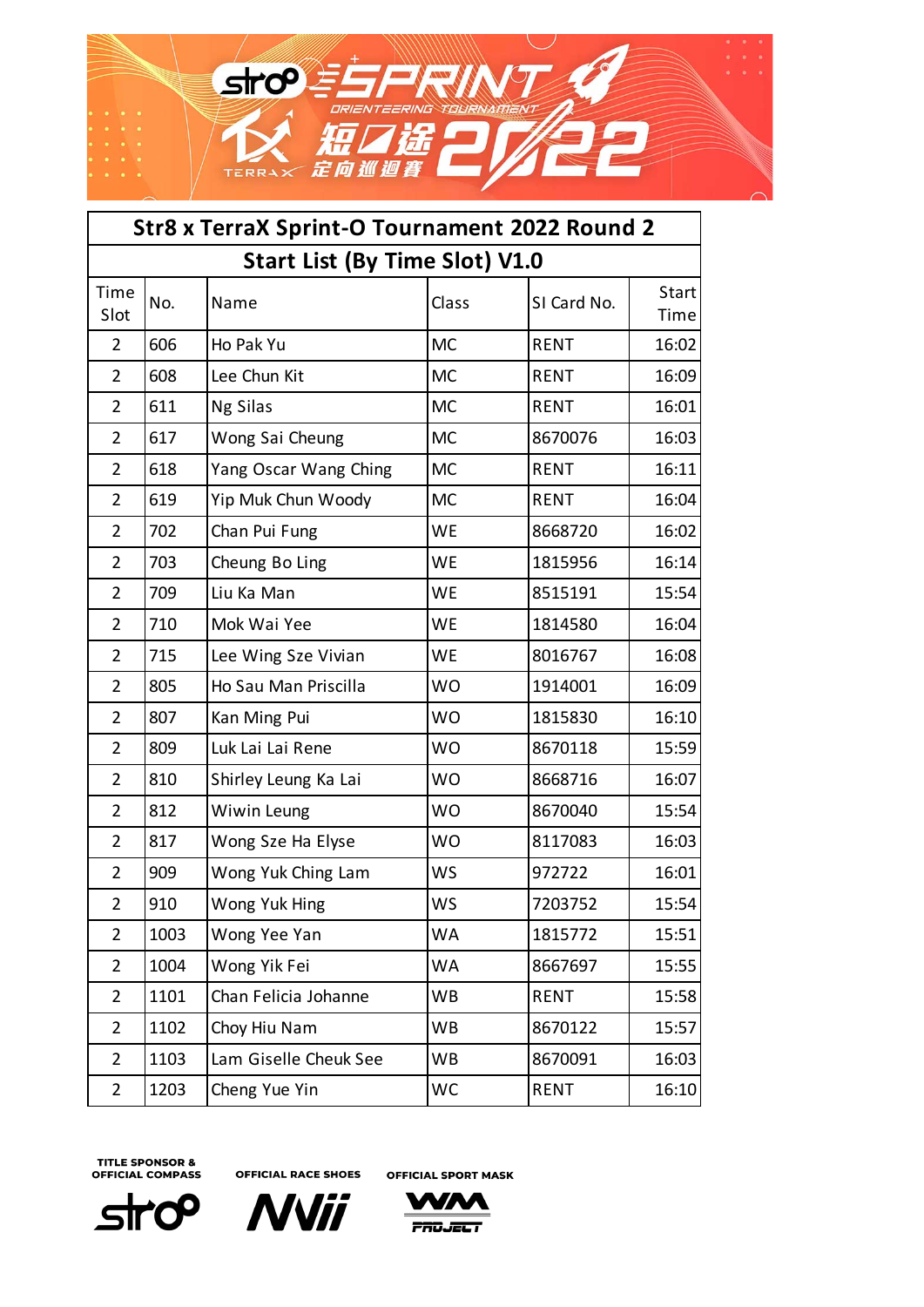

| Str8 x TerraX Sprint-O Tournament 2022 Round 2 |                                       |                             |           |             |               |  |  |  |
|------------------------------------------------|---------------------------------------|-----------------------------|-----------|-------------|---------------|--|--|--|
|                                                | <b>Start List (By Time Slot) V1.0</b> |                             |           |             |               |  |  |  |
| Time<br>Slot                                   | No.                                   | Name                        | Class     | SI Card No. | Start<br>Time |  |  |  |
| $\overline{2}$                                 | 1205                                  | Leung Sophie                | <b>WC</b> | 8016758     | 16:00         |  |  |  |
| $\overline{2}$                                 | 1208                                  | Wong Isabelle               | <b>WC</b> | <b>RENT</b> | 16:07         |  |  |  |
| $\overline{2}$                                 | 1302                                  | Lai Kin Chung<br>Lau Hiu Yu | CATI      | <b>RENT</b> | 16:08         |  |  |  |
|                                                |                                       |                             |           |             |               |  |  |  |
| 3                                              | 102                                   | Au Bing Wing                | <b>ME</b> | 8117073     | 16:29         |  |  |  |
| 3                                              | 110                                   | Daniel Pereira              | ME        | 8518592     | 16:25         |  |  |  |
| 3                                              | 111                                   | <b>Gerald Yip</b>           | <b>ME</b> | 8664826     | 16:37         |  |  |  |
| 3                                              | 117                                   | Man Chi Kin                 | <b>ME</b> | 8667720     | 16:31         |  |  |  |
| 3                                              | 118                                   | Ng Kok Hei                  | ME        | 8102916     | 16:33         |  |  |  |
| 3                                              | 119                                   | Tam Wing Chung              | <b>ME</b> | 8518827     | 16:35         |  |  |  |
| 3                                              | 121                                   | Wong Tsz Fung               | <b>ME</b> | 1815857     | 16:27         |  |  |  |
| 3                                              | 205                                   | Cheung Chi Ko Abdon         | <b>MO</b> | 8516527     | 16:26         |  |  |  |
| 3                                              | 218                                   | Yu Pak Yin                  | <b>MO</b> | 8016769     | 16:32         |  |  |  |
| 3                                              | 222                                   | Chan Siu Cheung             | <b>MO</b> | <b>RENT</b> | 16:38         |  |  |  |
| 3                                              | 301                                   | Chan Kai Wing Dicky         | <b>MS</b> | 8518594     | 16:36         |  |  |  |
| 3                                              | 304                                   | Chan Tsz Chung              | <b>MS</b> | 8670080     | 16:44         |  |  |  |
| 3                                              | 305                                   | Chen Fuk Lai                | <b>MS</b> | 8668696     | 16:45         |  |  |  |
| 3                                              | 317                                   | Tang Yuk Cheong             | <b>MS</b> | 1814023     | 16:28         |  |  |  |
| 3                                              | 318                                   | Wong Isaac                  | <b>MS</b> | 8000288     | 16:34         |  |  |  |
| 3                                              | 320                                   | Yan Chi Hang                | <b>MS</b> | 8516317     | 16:39         |  |  |  |
| 3                                              | 321                                   | Yeung Kwok Keung            | <b>MS</b> | 8664817     | 16:42         |  |  |  |
| 3                                              | 401                                   | Au Cheuk Yiu Janos          | MA        | 8664825     | 16:27         |  |  |  |
| 3                                              | 406                                   | Chu Cheuk Yiu               | MA        | 1419517     | 16:31         |  |  |  |
| 3                                              | 409                                   | Lee Yin Lung Max            | MA        | 1423162     | 16:30         |  |  |  |
| 3                                              | 411                                   | Man Tsan Shun               | MA        | 8415052     | 16:25         |  |  |  |





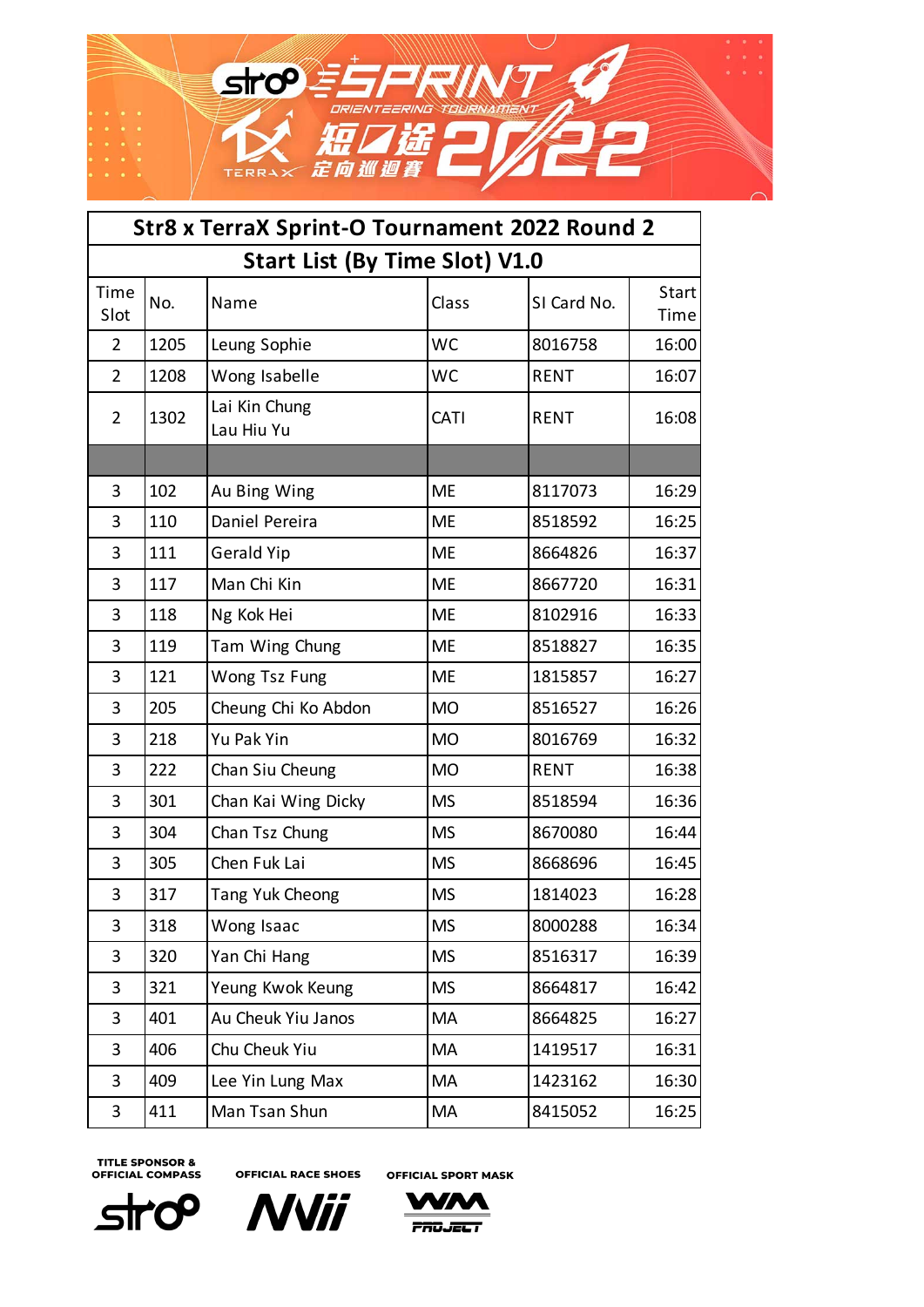

| Str8 x TerraX Sprint-O Tournament 2022 Round 2 |                                       |                     |           |             |               |  |  |  |
|------------------------------------------------|---------------------------------------|---------------------|-----------|-------------|---------------|--|--|--|
|                                                | <b>Start List (By Time Slot) V1.0</b> |                     |           |             |               |  |  |  |
| Time<br>Slot                                   | No.                                   | Name                | Class     | SI Card No. | Start<br>Time |  |  |  |
| 3                                              | 412                                   | Ng Chun Wo          | MA        | 1419049     | 16:40         |  |  |  |
| 3                                              | 413                                   | Poon Tsz Ming       | MA        | 8664829     | 16:29         |  |  |  |
| 3                                              | 415                                   | Wu Wai Yin          | MA        | 1450533     | 16:43         |  |  |  |
| 3                                              | 416                                   | Yan Ho Long         | MA        | 8667708     | 16:33         |  |  |  |
| 3                                              | 417                                   | Yan Ho Hei          | MA        | 8516697     | 16:37         |  |  |  |
| 3                                              | 423                                   | Wong Sing Ham       | MA        | 1814984     | 16:32         |  |  |  |
| 3                                              | 503                                   | Chan Hon Lam Morgan | <b>MB</b> | 8667696     | 16:50         |  |  |  |
| 3                                              | 504                                   | Chan Long Hei       | <b>MB</b> | 7205981     | 16:30         |  |  |  |
| 3                                              | 505                                   | Chan Pak Hei Ryan   | <b>MB</b> | 7205982     | 16:43         |  |  |  |
| 3                                              | 507                                   | Chu Cheuk Him       | <b>MB</b> | 8414913     | 16:51         |  |  |  |
| 3                                              | 512                                   | Kwong Tsz Chun      | <b>MB</b> | 8670087     | 16:36         |  |  |  |
| 3                                              | 513                                   | Kyle Tsang          | <b>MB</b> | 8670121     | 16:38         |  |  |  |
| 3                                              | 526                                   | Tsoi Kin To         | <b>MB</b> | 8414937     | 16:47         |  |  |  |
| 3                                              | 602                                   | Au Cheuk Nam Janko  | <b>MC</b> | 1423217     | 16:41         |  |  |  |
| 3                                              | 603                                   | Chan One            | <b>MC</b> | 1815960     | 16:34         |  |  |  |
| 3                                              | 607                                   | Lau Tsun Nok Isaac  | <b>MC</b> | 8670120     | 16:33         |  |  |  |
| 3                                              | 613                                   | Ron Tsang           | <b>MC</b> | <b>RENT</b> | 16:44         |  |  |  |
| 3                                              | 615                                   | <b>Trevor Milas</b> | <b>MC</b> | 8117097     | 16:46         |  |  |  |
| 3                                              | 616                                   | Tsoi Ka Lok         | <b>MC</b> | 8016772     | 16:40         |  |  |  |
| 3                                              | 620                                   | Yuen Tsz Hei        | <b>MC</b> | 8052014     | 16:31         |  |  |  |
| 3                                              | 707                                   | Harmony Lam         | WE        | 8361119     | 16:39         |  |  |  |
| 3                                              | 713                                   | Violet Lui          | WE        | 8081120     | 16:41         |  |  |  |
| 3                                              | 804                                   | Hayley Hau          | <b>WO</b> | 8670123     | 16:35         |  |  |  |
| 3                                              | 808                                   | Li Heidi            | <b>WO</b> | 8117105     | 16:41         |  |  |  |
| 3                                              | 901                                   | Lui Lai Han Dennex  | WS        | 8670153     | 16:42         |  |  |  |